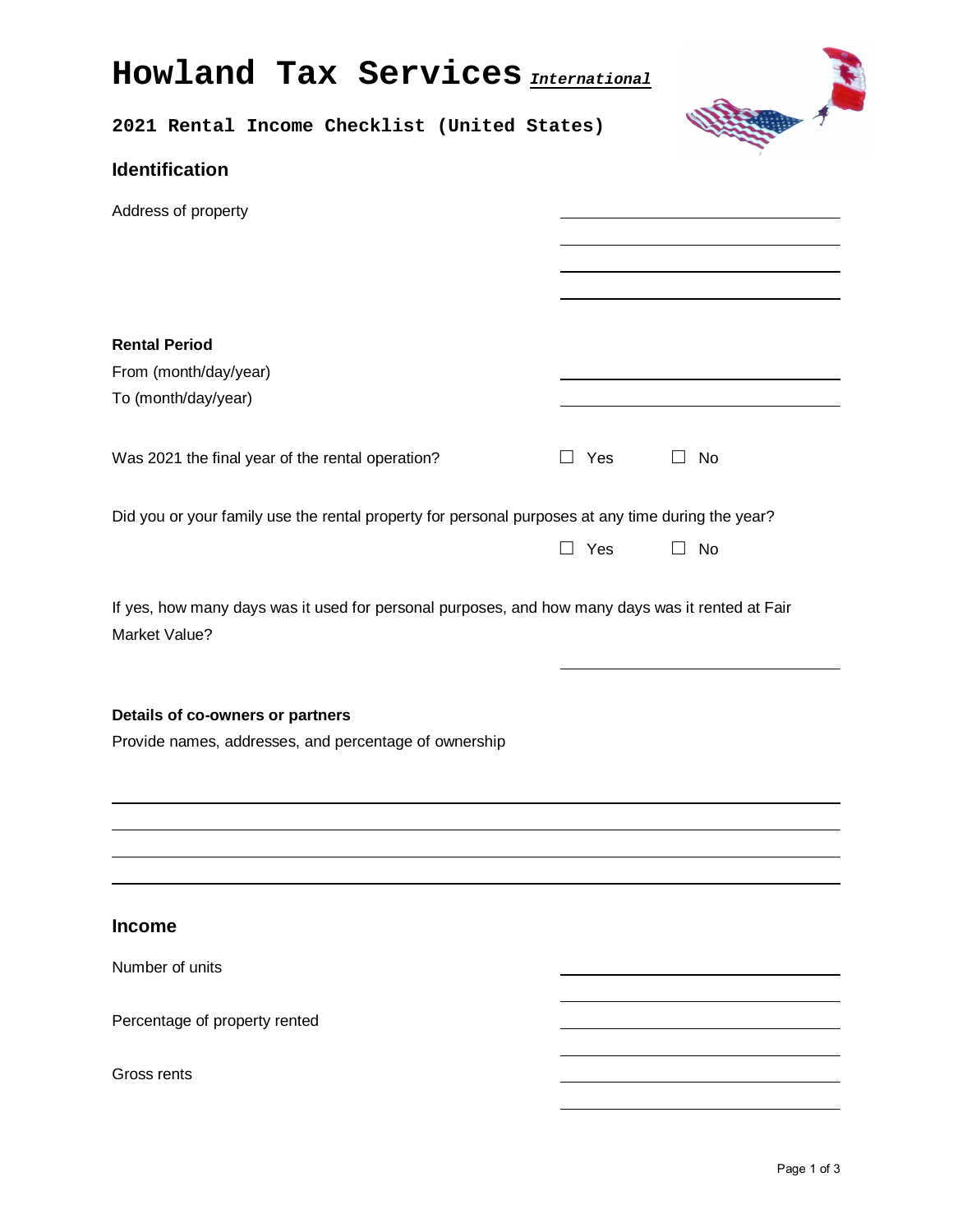## **Expenses**

It is important to have receipts or statements to document all expenses. Credit card or bank statements are generally not considered to be adequate documentation.

| Advertising                     |  |
|---------------------------------|--|
| Auto and travel                 |  |
| Cleaning and maintenance        |  |
| Commissions                     |  |
| Insurance                       |  |
| Legal or professional fees      |  |
| Property management fees        |  |
| Mortgage interest paid to banks |  |
| Other interest                  |  |
| Repairs (non-capital)           |  |
| Supplies                        |  |
| Property taxes                  |  |
| <b>Utilities</b>                |  |
| Other expenses                  |  |
|                                 |  |
|                                 |  |
|                                 |  |

## **Asset Additions and Disposals**

Please provide a breakdown of asset additions or disposals made in 2021:

|                                                        | <b>Additions</b> | <b>Disposals</b> |
|--------------------------------------------------------|------------------|------------------|
| Laundry machines, stoves, refrigerators, etc.          |                  |                  |
| Purchase or disposal date                              |                  |                  |
| Cost or proceeds                                       |                  |                  |
|                                                        |                  |                  |
| <b>Furniture</b>                                       |                  |                  |
| Purchase or disposal date                              |                  |                  |
| Cost or proceeds                                       |                  |                  |
|                                                        |                  |                  |
| Lawn mowers, yard equipment, other equipment (specify) |                  |                  |
| Purchase or disposal date                              |                  |                  |
| Cost or proceeds                                       |                  |                  |